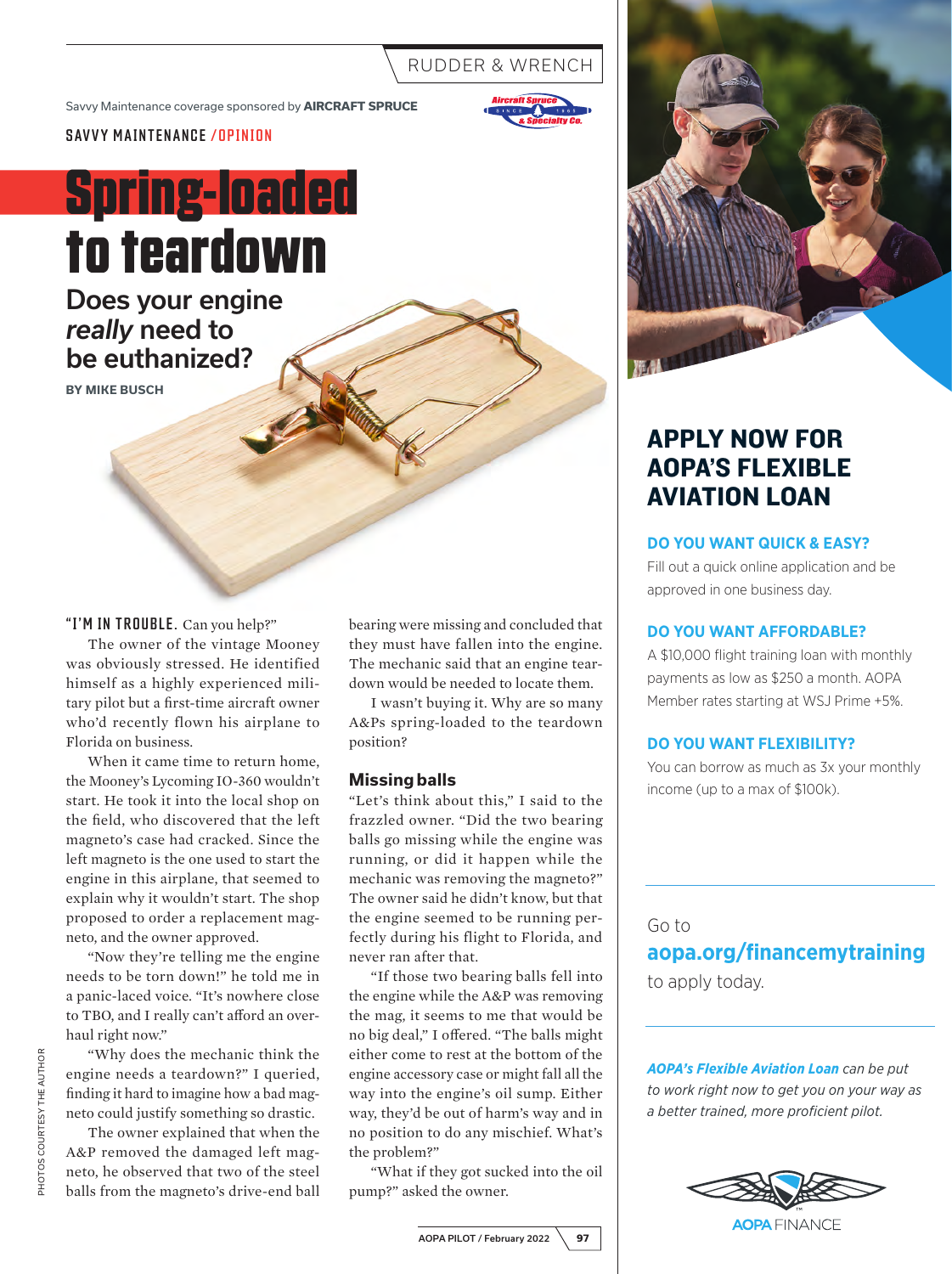

minimum of 2,500 points is needed to redeem for Cash Back. Values for<br>non-cash back redemption items usch as merchandise, gift cards, and<br>travel may vary. **2.** Advertising, Aviation Insurance, PAC Donations and<br>AFI Donatio Sporty's® Pilot Shop. The listed ADPA partners are in no way affiliated<br>with Commerce Bank, nor are the listed merchants to be considered<br>sponsors or co-sponsors of this program. Use of merchant names and/<br>or logos is by t marks are the property of their respective owners 4. Please note that merchants self-select the category in which transactions will be listed and some merchants may be owned by other companies, therefore transactions may not be counted in the category you might expect. Pur-chases made using Near Field Communication (NFC), virtual wallets, or similar technology may not be eligible for bonus points. **5.** You will earn<br>4% Cash Back (1 regular point + 3 bonus points = 4%) for every \$1 of<br>Net Merchandise Purchases on select AOPA purchases, 3% Cash Back (Tregular point + 2 bonus points = 3%) for every \$1 of Net Merchandise<br>Purchases made at select AOPA partners, 2% Cash Back (Tregular<br>point + 1 bonus points = 2%) for every \$1 of Net Merchandise Purchas-<br>es made at FBOs (f flight schools, and 1% Cash Back (or 1 point) for every \$1 of other Net Merchandise Purchases. For example, if you spend \$100, you will earn 100 points which is equal to \$1 in Cash Back rewards. A maximum of 2,500 bonus points will be awarded per calendar quarter, per rewards account. Please allow up to five business days after the transaction posts to your account for bonus points to be awarded.

# RUDDER & WRENCH

That can't happen, I explained. The oil pickup tube is protected by a suction screen that prevents anything larger than about a millimeter in diameter from entering the pump. There's no way a bearing ball from the magneto could pass through that screen and damage the oil pump. It would just sit in the sump, mind its own business, and not bother anything.

"I've seen a whole lot worse than a couple of bearing balls fall into engines," I continued. "Just be glad it wasn't a shop rag or paper towel that could get wrapped around the suction screen and obstruct oil flow. A bearing ball in the sump is basically a harmless stowaway."

"Oh, and the impact on weight and balance is negligible," I joked, attempting to lighten the owner's mood.

"So, you're saying that there's no risk?" he said.

"Well, the main risk would be if the bearing balls fell into the accessory case while the engine was running and got tangled up with the gear train on the way down," I said. I suggested that while the mags were off, somebody should look closely at the gears to make sure there weren't any chipped teeth or other damage. "Have them rotate the propeller to make sure they can see all the gear teeth. Have them use a borescope if needed to get a good look. If there's no damage to any of the gears—and I'm betting there isn't—then I suggest you have them install the new magneto, make sure the engine starts OK, and then fly home with a smile on your face."

Our hero contacted me a few days later to tell me he'd passed all this on to the Florida A&P, who to his credit saw the logic in what the owner was telling him. The mechanic carefully inspected the gear train, found no damaged gear teeth, installed the replacement magneto, and ran up the engine which started perfectly. The owner then flew home uneventfully, much relieved, with budget intact.

There might be a couple of bearing balls at the bottom of the Lycoming's oil sump. Or maybe not. Who knows? Who cares? If they're there, they'll still be there someday in the hopefully distant future when the engine eventually gets overhauled. I suspect the overhaul shop won't even think twice about finding them there, because they've seen far worse lying at the bottom of oil sumps of fine-running engines.

#### **Continental cam**

Not long afterward, I heard from a Skylane owner who was clearly shaken.

"My Cessna 182 is in annual, and my A&P/IA found one cylinder with low compression (38/80), so with my approval he pulled the cylinder. Now he's telling me that the cam is toast and the Continental O-470-U needs to be overhauled or replaced! What should I do?"

I didn't have the heart to tell this owner that he shouldn't have approved the cylinder removal and thereby opened Pandora's box. According to the guidance in the Continental Motors M-0 Standard Practice Maintenance Manual, the appropriate response to a cylinder with low compression is to perform a borescope inspection to determine the cause of the low compression. If the cylinder looks OK under the borescope, then Continental says the engine should be flown for a minimum of 45 minutes and the compression test repeated with the cylinder hot. In my experience, this almost always results in a compression reading 10 to 20 points higher, usually enough to exceed the no-go threshold.

In fact, I had one client with a Cirrus SR22 based in Florida whose Continental IO-550-N had a cylinder that measured 38/80 at annual. The IA wanted to pull the jug, but I insisted that the Continental guidance be followed to the letter. The IA reluctantly buttoned up the airplane and let the owner take it up for a onehour flight. When the airplane landed and taxied to the maintenance hangar, I made sure the mechanic was standing by to pull the cowl, remove the top spark plug, and perform the retest quickly. This time, the cylinder measured 72/80 and the cylinder escaped euthanasia.

Sadly, the Skylane owner had contacted me too late for me to prevent the cylinder from being pulled, so now I had to deal with the reality of the exposed cam that his IA was claiming to be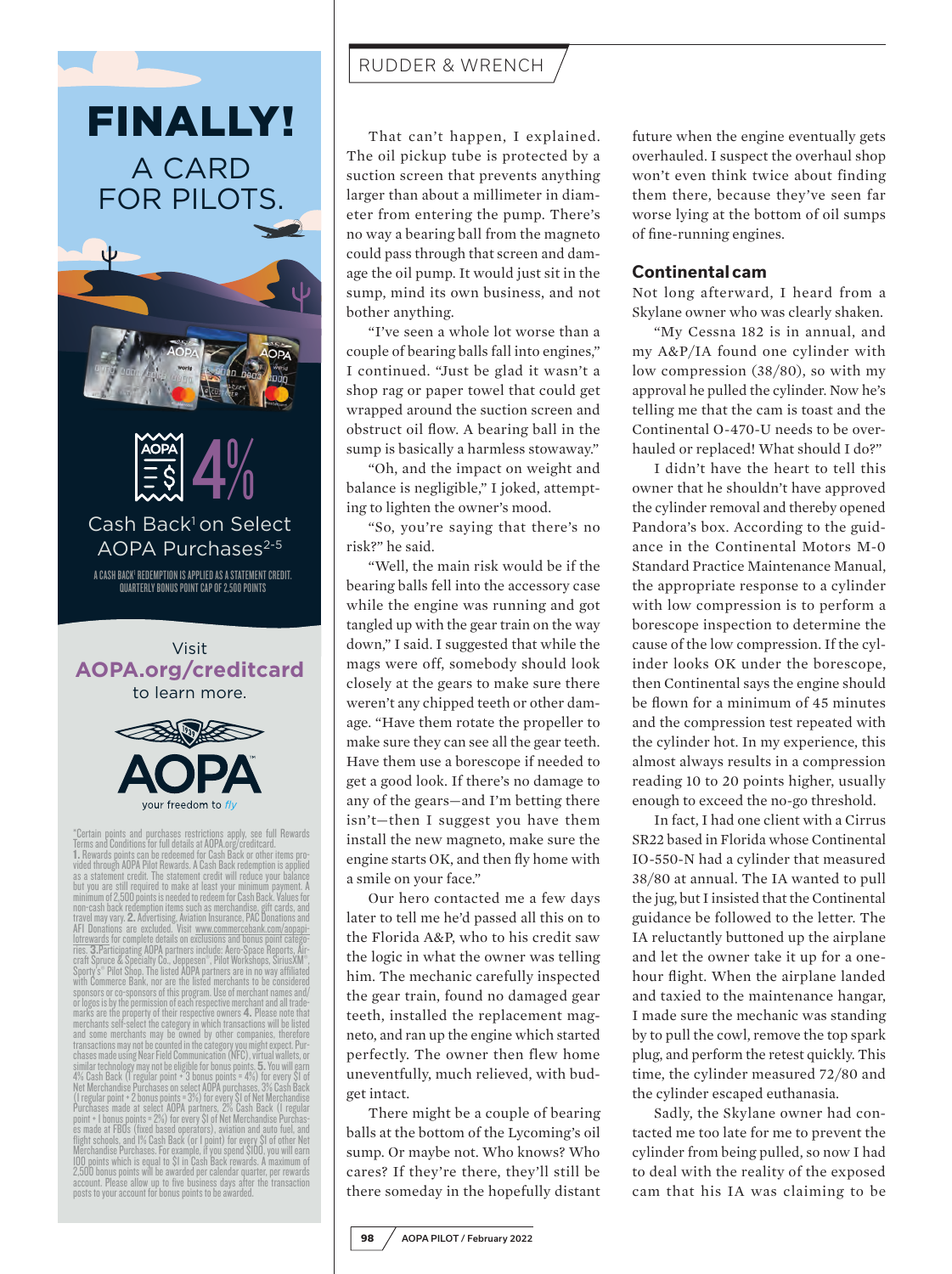### RUDDER & WRENCH



The Continental cam lobe at left has "crack-like features" on its apex and needs to be retired. The one at right has minor distress and should be given the benefit of the doubt with a new lifter.

toast. Once again, Continental came to the rescue with its Service Information Directive SID05-1B, which provides detailed inspection guidelines for Continental camshafts and lifters.

This nine-page service bulletin is chock-full of photos showing what normal, distressed, and unairworthy cam lobes and lifter faces look like. Continental's stated criterion for an unairworthy cam lobe is "the presence of indentions or crack like features in the surface along the cam lobe apex" which have sufficient depth to "repeatedly catch" the tip of a sharp pick or awl. Anything less is considered acceptable.

For borderline cases, Continental believes in letting the cam decide its fate: "For minor distress, the camshaft may be continued in service and reexamined upon the accumulation of 100 hours operation or 12 months, whichever occurs first."

I asked the Skylane owner to email me a high-resolution photo of the cam lobe that had his IA's knickers in a twist. The photo revealed a cam lobe with some obvious corrosion pitting but definitely no "crack like features" or large indentations on lobe's apex. My advice to the owner was to sit down with his IA, go over the SID05-1B guidance, and try to persuade him that the appropriate action was to install a new lifter and re-examine it after 100 hours or 12 months to see if it was torn up by the cam (which is the cam's way of saying

"I'm toast"). If the lifter survives, then the cam is exonerated.

It's important to understand that there's really no risk in taking this approach. Nobody ever fell out of the sky because of a spalled cam lobe or spalled lifters. I like to tell owners: "This isn't a safety-of-flight issue, it's strictly a safetyof-wallet issue."

I was pleased to learn that the Skylane owner's IA agreed to this plan. A year from now, we'll find out which way the cam voted. So very democratic.

#### **Lycoming making metal**

Another Skylane owner emailed me, this time about a Cessna T182T with a Lycoming TIO-540-AK1A engine:

"Mike, please help me! My engine is 300 hours over TBO, makes good power and all compressions are in the mid-70s. But it has started making metal. There are chips in the screen and metal in the filter. I don't want to replace the engine since it runs so well."

The email contained two photos of metal chips adhered to a magnet. "The quantity of metal has decreased from the first oil change to the next one," the owner said. He also included a report from Aviation Laboratories in Houston, indicating that the chips were alloy steel consistent with AMS 6414 or 6415. Clearly, this fellow was doing his homework.

I was not terribly optimistic about the prospects for saving this engine. I had to give the owner the bad news:



FINALLY!

3%

 $Cash$  Back $1$  on purchases with Select AOPA Partners<sup>2-4</sup>

A CASH BACK<sup>;</sup> redemption is applied as a statement credit. QUARTERLY BONUS POINT CAP OF 2,500 POINTS

Visit **AOPA.org/creditcard**<br>to learn more.



\*Certain points and purchases restrictions apply, see full Rewards Terms and Conditions for full details at AOPA.org/creditcard.

vided through AOPA Pilot Rewards. A Cash Back redemption is applied as a statement credit. The statement credit will reduce your balance but you are still required to make at least your minimum payment. A minimum of 2,500 points is needed to redeem for Cash Back. Values for non-cash back redemption items such as merchandise, gift cards, and travel may vary. **2.** Participating AOPA partners include: Aero-Space Reports, Airvary. **2.** Participating AOPA partners include: "Aero-Space Reports, Air-<br>craft Spruce & Specialty Co., Jeppesen ", Pliot Workshops, SiriusXM",<br>Sporty's "Pliot Shop. The listed AOPA partners are in no way affiliated<br>with C logos is by the permission of each respective merchant and all trademarks are the property of their respective owners 3. Please note that merchants self-select the category in which transactions will be listed and some mer-<br>chants may be owned by other companies, therefore transactions may not<br>be counted in the category you might expect. Purchases made using Near<br>Fiel be eligible for bonus points. 4.You will earn 4% Cash Back (Tregular point)<br>+ 3 bonus points = 4%) for every \$1 of Net Merchandise Purchases on<br>select AOPA purchases, 3% Cash Back (Tregular point + 2 bonus points<br>= 3%) for aviation and auto fuel, and flight schools, and 1% Cash Back (or 1 point)<br>for every \$1 of other Net Merchandise Purchases. For example, if you<br>spend \$100, you will earn 100 points which is equal to \$1 in Cash Back<br>rewards. the transaction posts to your account for bonus points to be awarded.